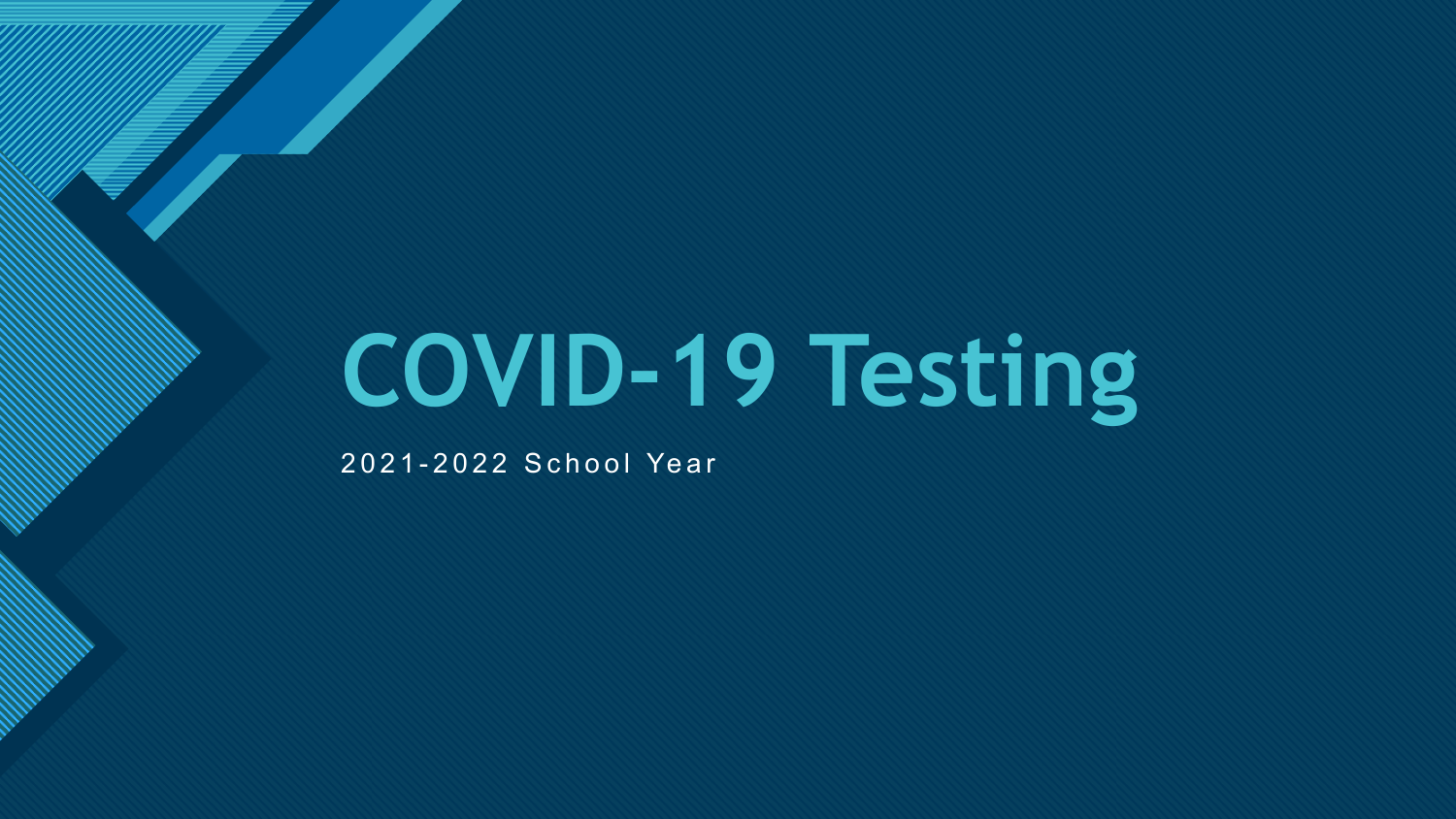## **Click to edit Master title style Background**

- Delta variant is the predominant strain of COVID-19 in the United States
	- 2x more infectious than previous strains
- Data suggests the Delta variant can cause more severe illness than previous strains in unvaccinated individuals\* (CDC D, 2021).
	- COVID-19 vaccinations are not yet FDA approved for children under 12 years old. (CDC B, 2021) Those who are unvaccinated are at the greatest risk for contracting and transmitting COVID-19 (CDC D, 2021).

\*COVID-19 is still a risk if you are vaccinated. Vaccination prevents severe illness, hospitalization and death (CDC F, 2021).

The Delta variant is more contagious than previous strains-it may cause more than 2x as many infections



Vaccines protect you from hospitalization, severe infections, and death



cdc.gov/coronavirus

CS 322041-AA 08/02/2021

2 2

Center for Disease Control and Prevention. (2021). The Delta variant is more contagious than previous strains – it may cause more than 2x as many infectious [Photograph]. Retrieved from https://www.cdc.gov/coronavirus/2019-ncov/variants/deltavariant.html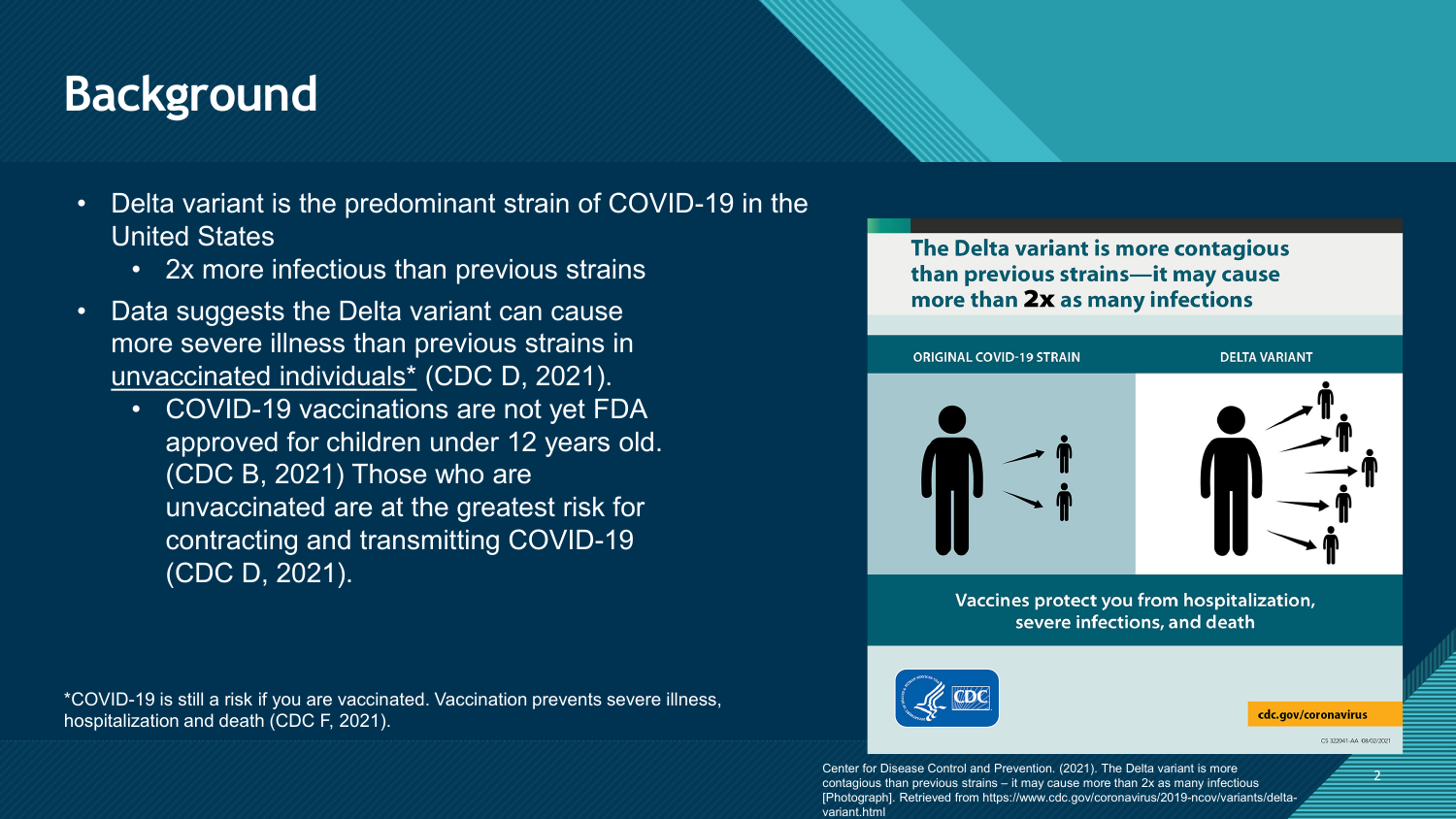## What is Erie County's Plan?

- Funded by Epidemiology and Laboratory Capacity (ELC) through Center for Disease Control & Prevention (CDC) to promote in person learning, 5 days a week through a COVID-19 testing initiative
- Erie County is implementing a Surveillance testing and a Proximal testing program (see next two slides for additional information)
- Districts and Schools coordinate with ECDOH to make this possible
- Quadrant Biosciences laboratory and ECDOH have partnership tests will be run through them locally
- ECDOH will provide medical staff through Buffalo Homecare to districts and schools to oversee testing
- Parents complete one-time consent form through Quadrant Biosciences to opt-in to these programs

3 3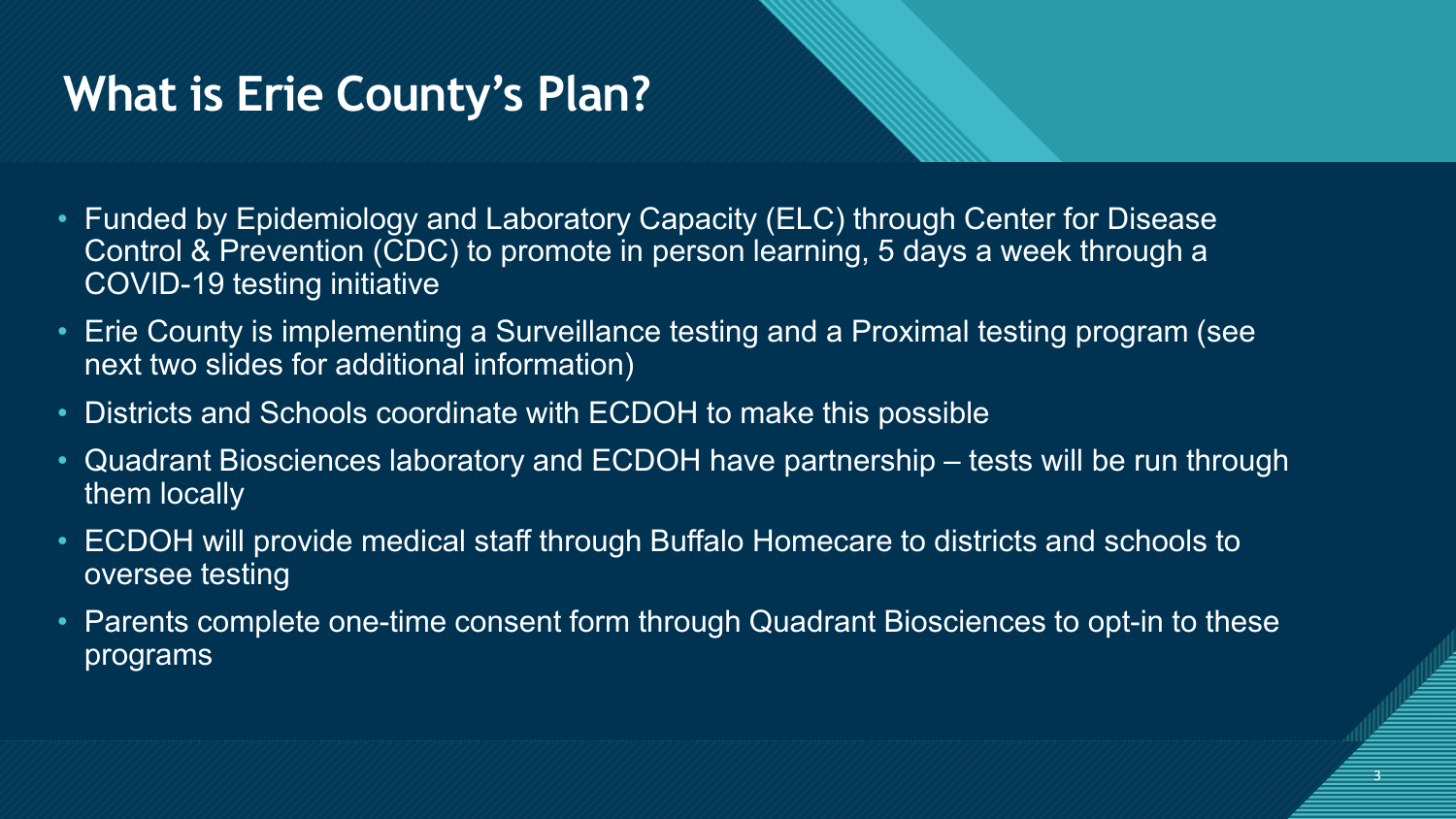## **What is Surveillance Testing?**

- Surveillance testing utilizes pooled samples of a certain population for the purpose of monitoring and containing the spread of COVID-19 in a classroom setting (CDC G, 2021).
- Anyone in the school population can be tested
- 



McKee, S. (2021). COVID-19 TEST [Photograph]. Retrieved from<br>http://www.pharmatimes.com/news/twice-weekly\_coronavirus\_tests\_for\_all\_1366382 SDCCIMENS

## • No cost, regardless of insurance **What is Pool Testing?**

- The CDC defines pool testing as combining the same type of specimen from several people and conducting one laboratory PCR test
	- For pools that test positive, samples are individually analyzed to determine which samples are positive (CDC E, 2021)

4

• For this program, pools are up to 12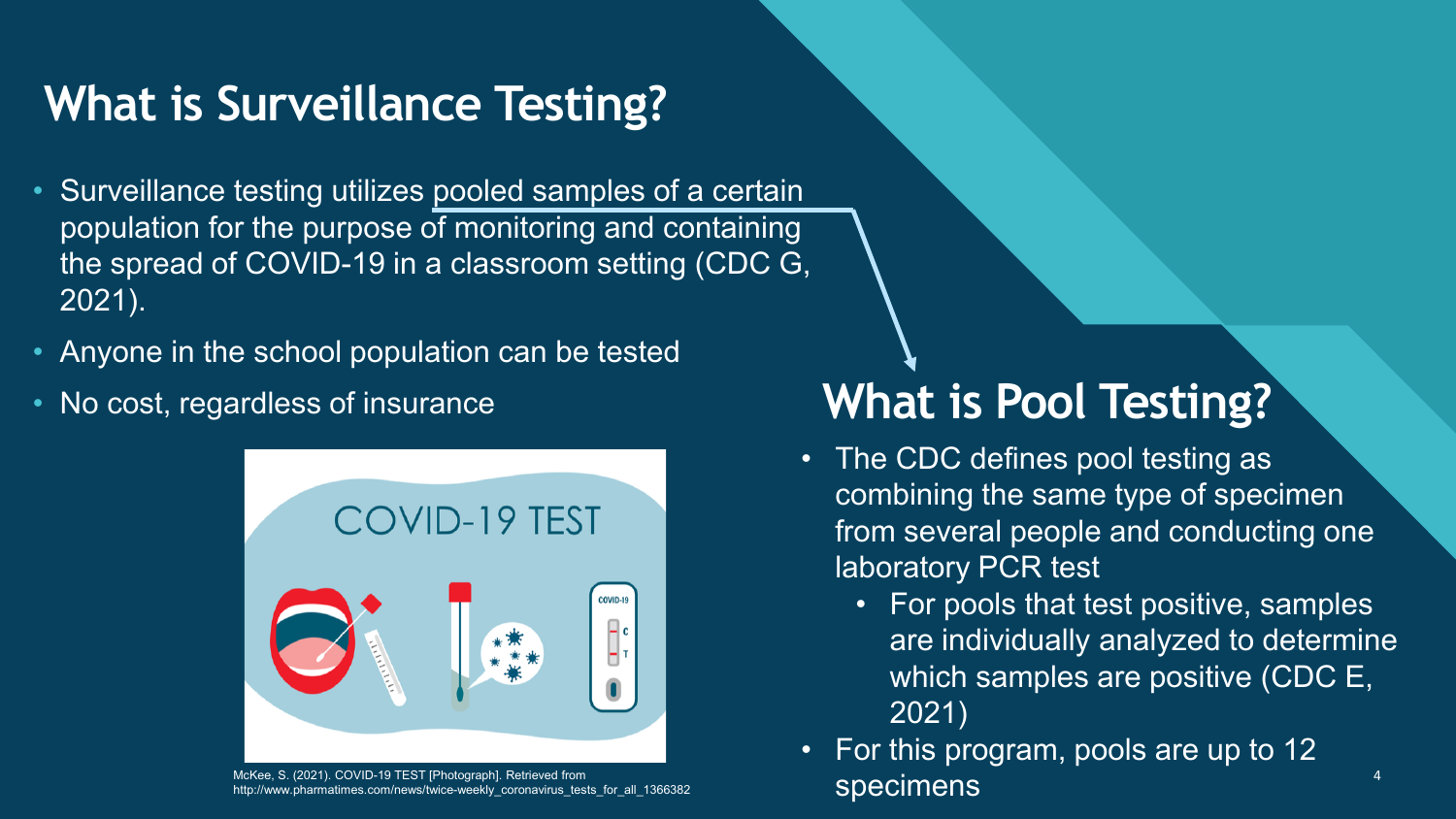## What is proximal testing?

- Proximal pool testing is testing for individuals who do not meet close contact criteria (see next slide) and were exposed to COVID-19 in the same room.
- Purpose:
- Identify if transmission has occurred and remove risk to protect the overall building
	- Delta Variant's incubation period is 3-5 days
		- False positives are higher in specimens with low viral loads, low viral loads occur when folks are tested either too soon or too late after infection (Syal, 2020).
		- Incubation period is the time between exposure to a positive case and development of symptoms, if not asymptomatic (CDC A, 2021).
- The risk for transmission to a proximal contact is lower than those who meet close contact criteria, but there is still a risk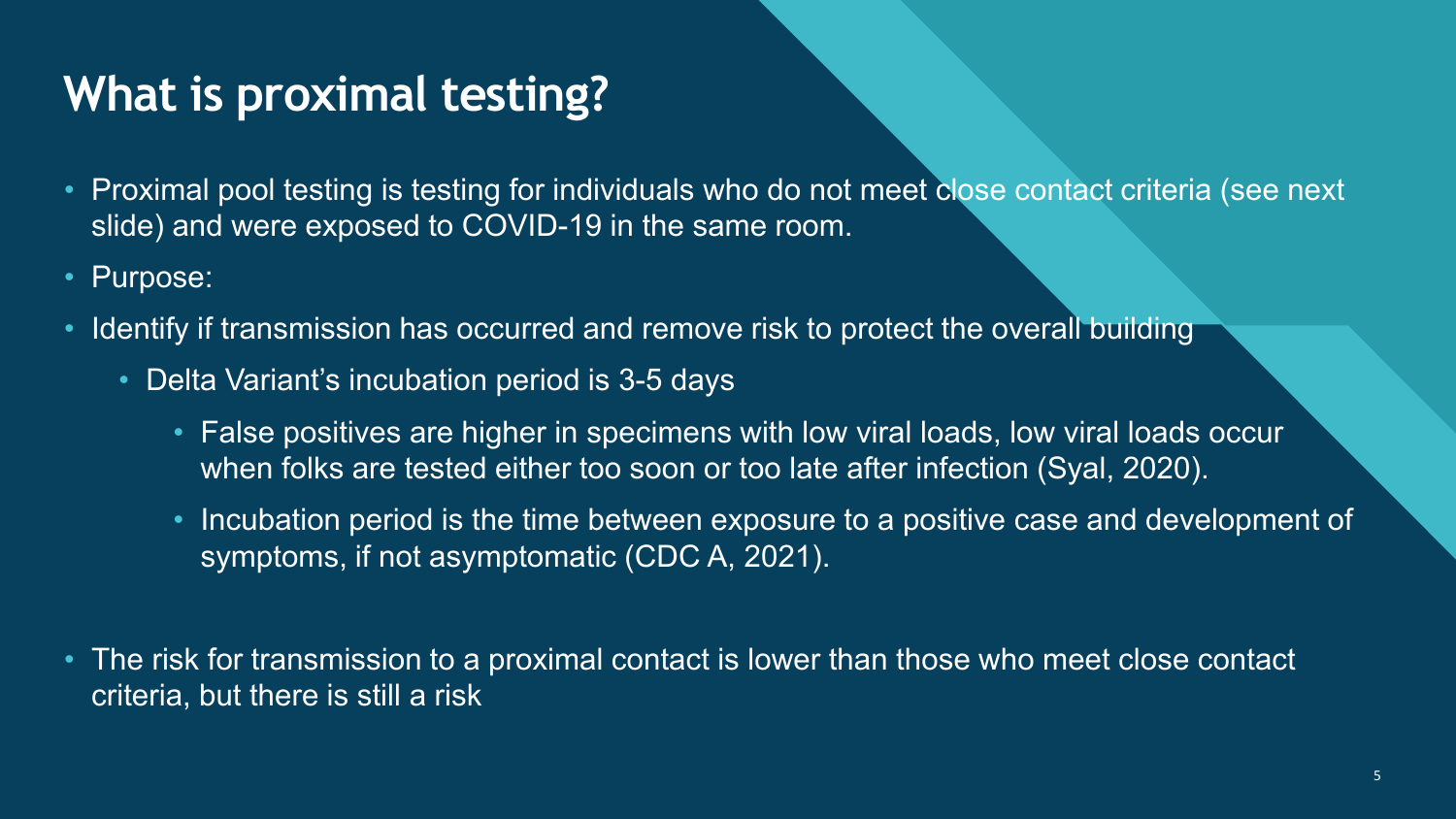## Difference between close contact in a school setting & **proximal contact**

#### **Close Contact (school setting) Proximal Contact**

- Identified to have been within 3ft or less of a positive COVID-19 case for a cumulative total of 15 minutes or more over a 24 hour period, with or without a mask
- Subject to 10 day quarantine\*
- Substantial exposure risk to COVID-19
- Testing recommended 3-5 days after exposure to a positive COVID-19 case

- Anyone who is outside of the 3ft range in the same airspace not considered to be a close contact is considered a proximal contact
- Not subject to quarantine\*\*, fully vaccinated can still test
- Still a risk of exposure & transmission of COVID-19
- Testing recommended 3-5 days after exposure to a positive COVID-19 case

6

6

\* Per CDC guidelines, fully vaccinated individuals who are identified as close contacts are not subject to quarantine. However, these individuals should continue to monitor for symptoms.

\*\*If experiencing COVID-19 symptoms, individual must follow return to school protocol.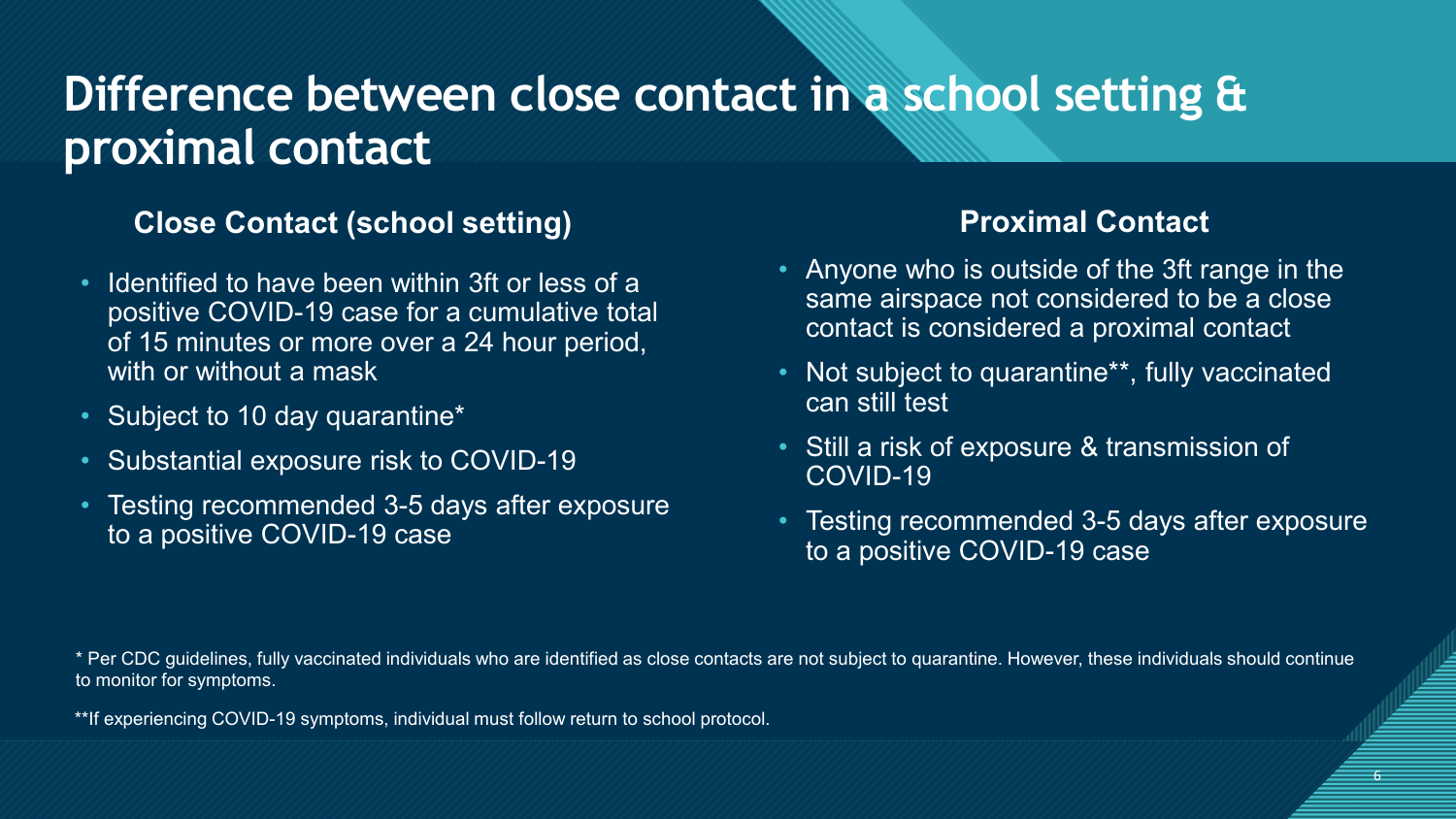### **COLIGE TO PROXIMAL LEST** MASTER IS ENGINEER **Who is eligible for proximal testing? - Example**



Lucidchart (n.d.). High School Classroom Layout [Photograph]. Retrieved from https://www.lucidchart.com/blog/perfecting-classroom-seating-arrangements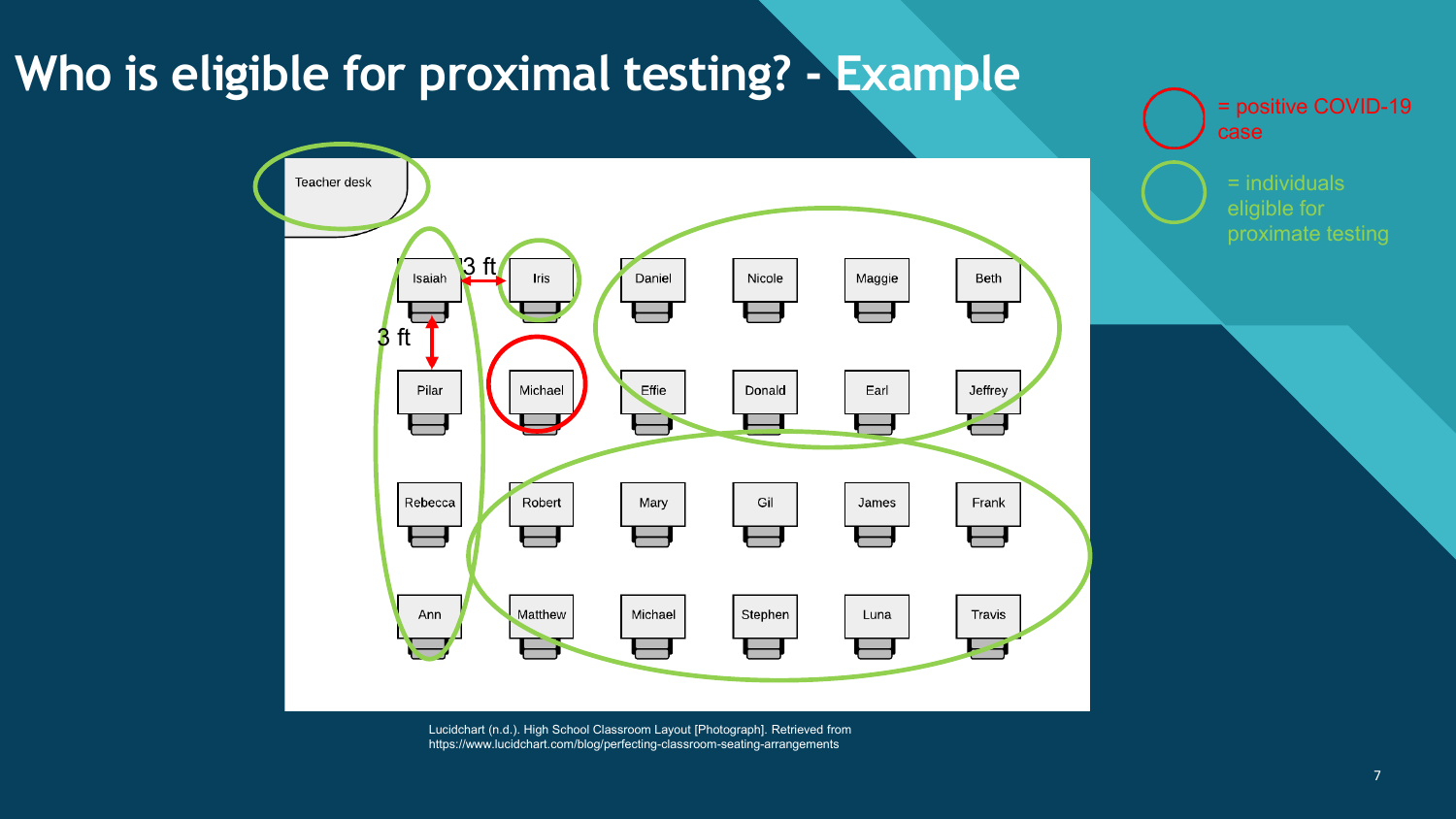#### **COLIGE TO EXALL THE STATE STATE OF Who is eligible? – Example cont.**



= positive COVID-19 case

= individuals eligible for

Wilkinson, M (2020). Disney+: Ranking The Main Characters of Recess By Their Intelligence [Photograph]. Retrieved from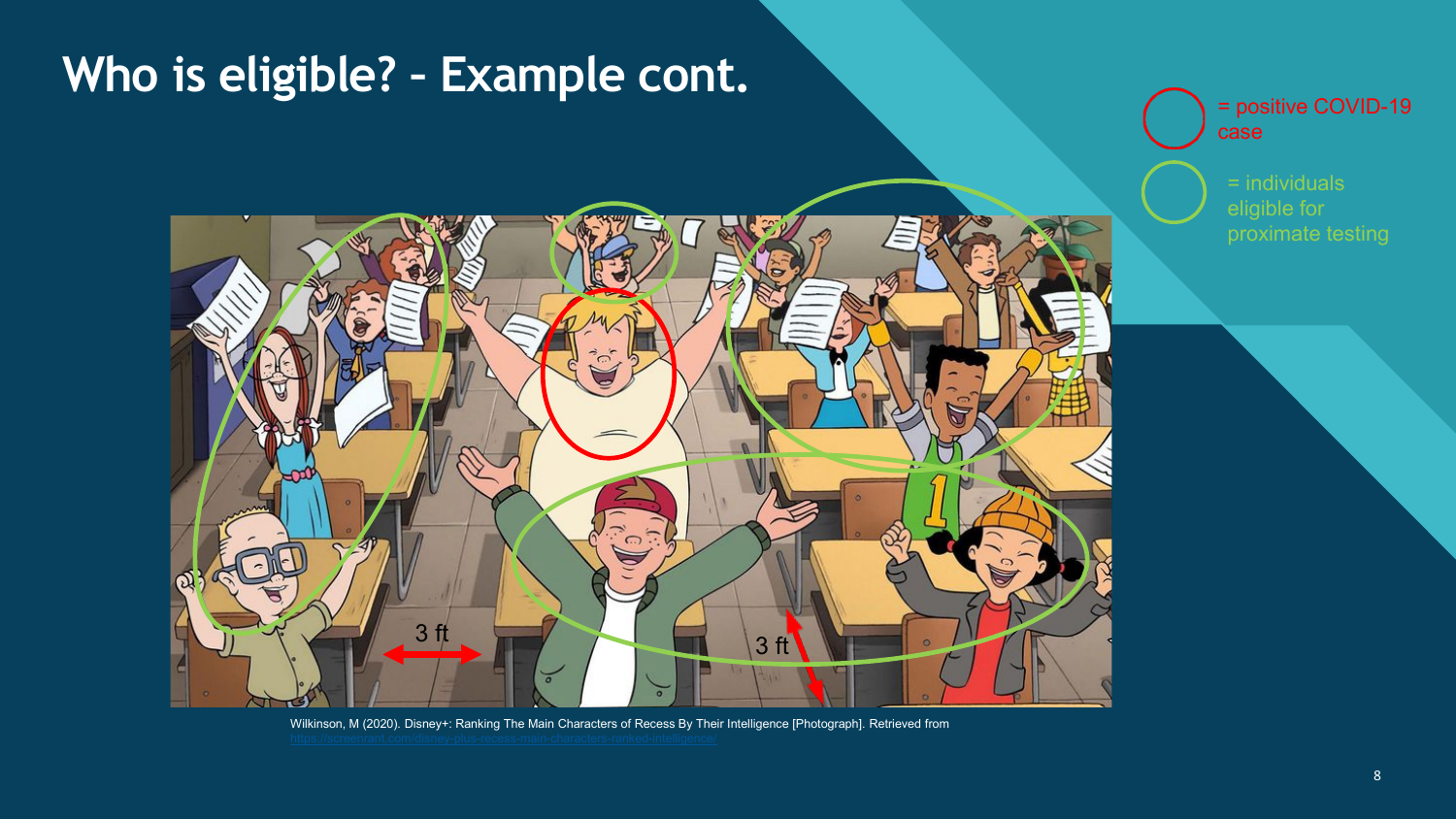## How testing will be implemented

### **Surveillance Testing Texting Results Proximal Testing**

- 10% of the consented population in a school will be tested weekly
- PCR pool testing, 12 tests per pool
- 12-18 HR turn around time
- ORAL swab

• First, contact tracing is completed to identify any true close contacts. After close contacts are identified, proximal contacts are determined

> 9 9

- Testing occurs 3-5 days after exposure
- PCR Pool testing, about 12 tests per pool
- 12-18 HR turn around time
- ORAI swab

 If a *positive* is detected in either the surveillance testing pool and/or proximal testing pool, reflex testing performed. Reflex testing determines which sample in the pool is positive.  $\triangleright$  School building coordinators will communicate with parents of those tested if pool is positive.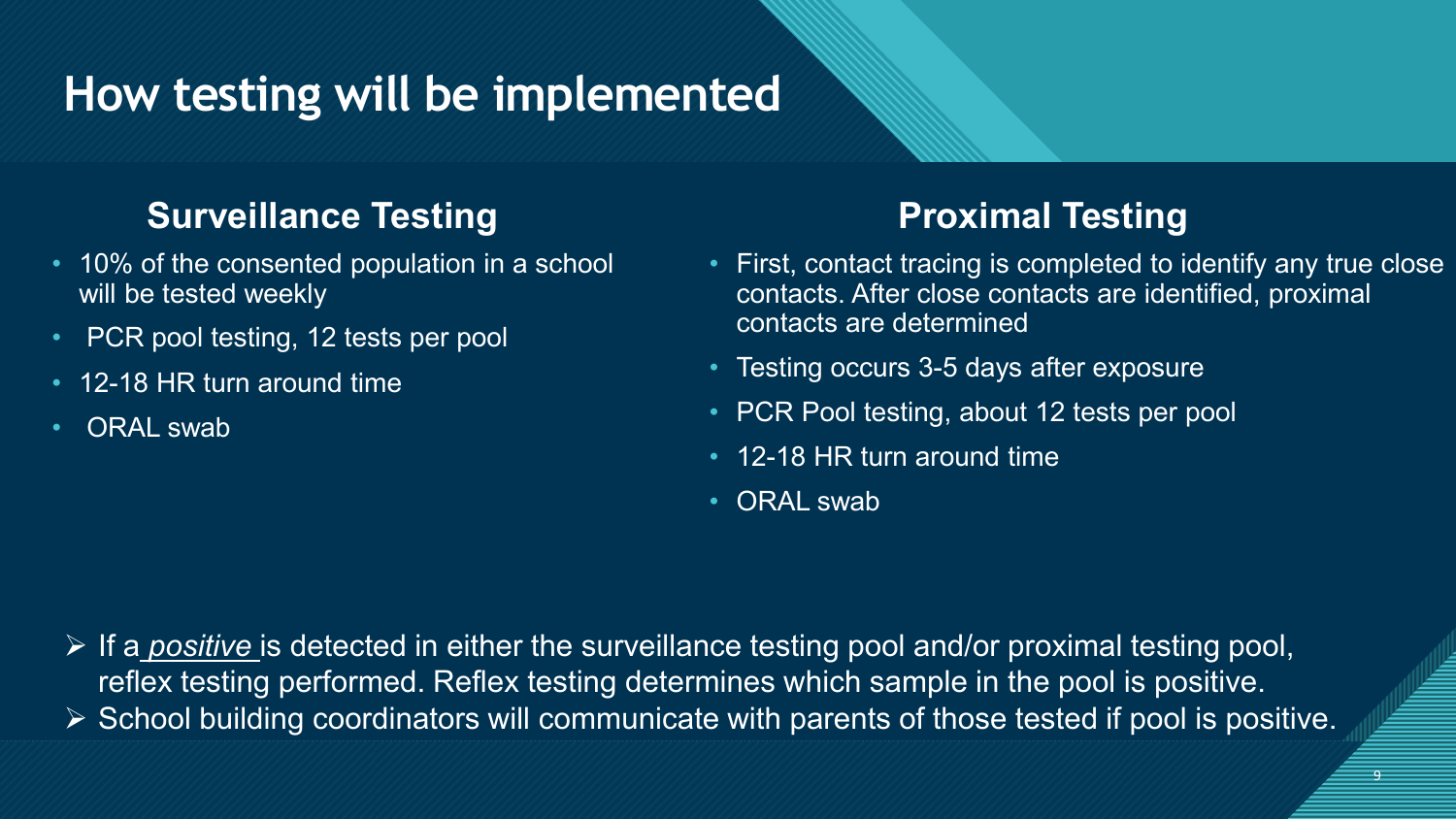## **Benefits of testing**

**Proximal** Higher community support than traditional surveillance testing, according to a needs assessment survey sent to all Erie County Schools in June/July 2021 With current guidance, proximal contacts do not have to quarantine because they are greater than 3ft away from positive case. Since airspace is shared, there is risk for continual exposure. • Can identify those who have contracted COVID-19 before classroom spread can occur • Positive individuals for COVID-19 are able to spread the virus 2 days before symptoms start (CDC C, 2021). By removing that individual from the school setting, it can stop the spread to other students and staff. • Promotes in person learning • PCR test is more accurate than rapid & at home tests • Non invasive test (oral swab) **Surveillance** Monitors current state of COVID-19 virus in the school population (CDC G, 2021). **Both**

10 10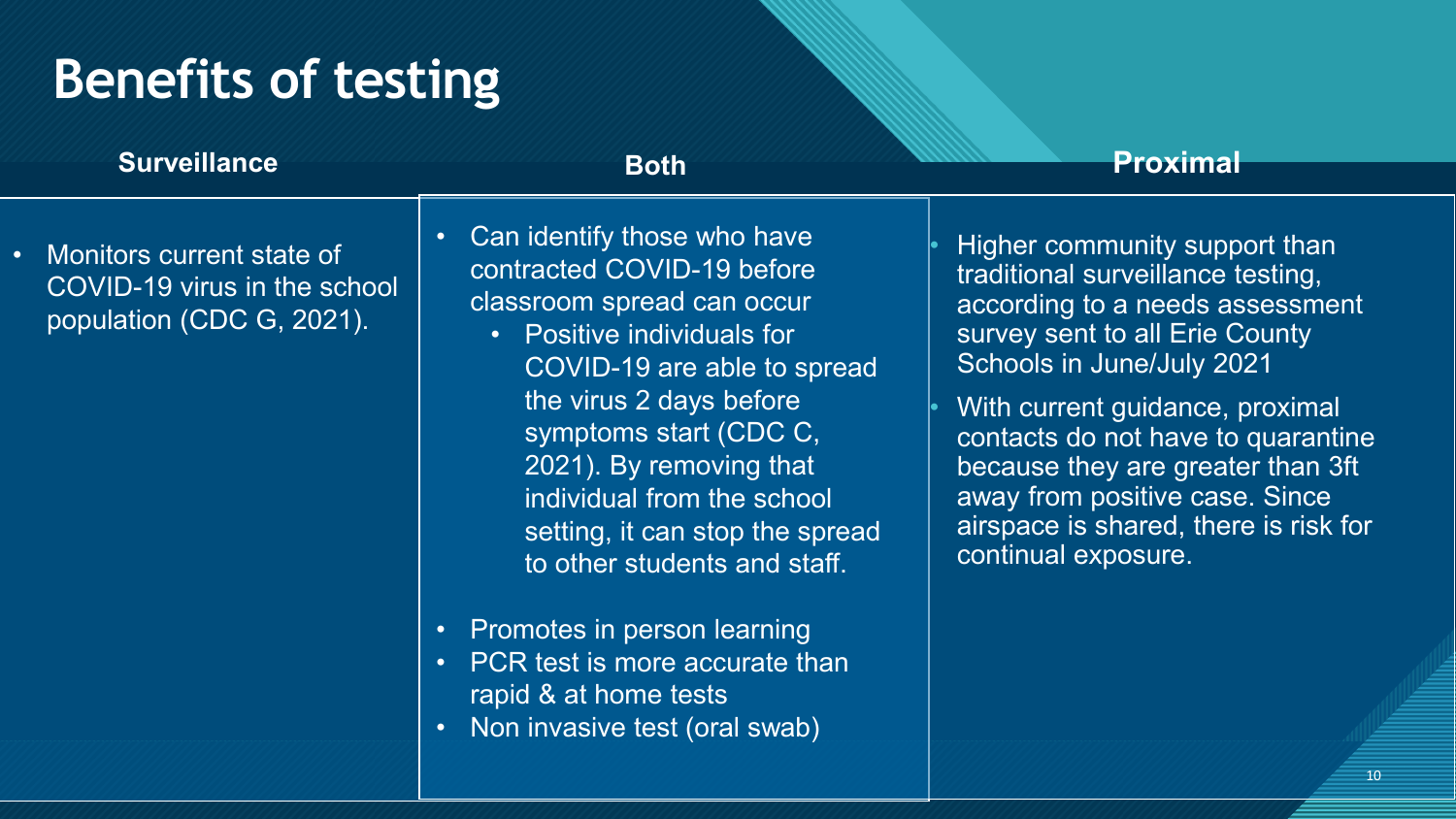## **Erie County Resources**

- www.erie.gov/covid19
	- COVID-19 Info Line: (716) 858-2929
- www.erie.gov/vax
	- Full schedule of ECDOH clinics
- www.erie.gov/covidmap
	- Data visualization: case counts, ZIP code and municipality maps

11 11

- www.erie.gov/covidtestsites
	- Searchable map of diagnostic test locations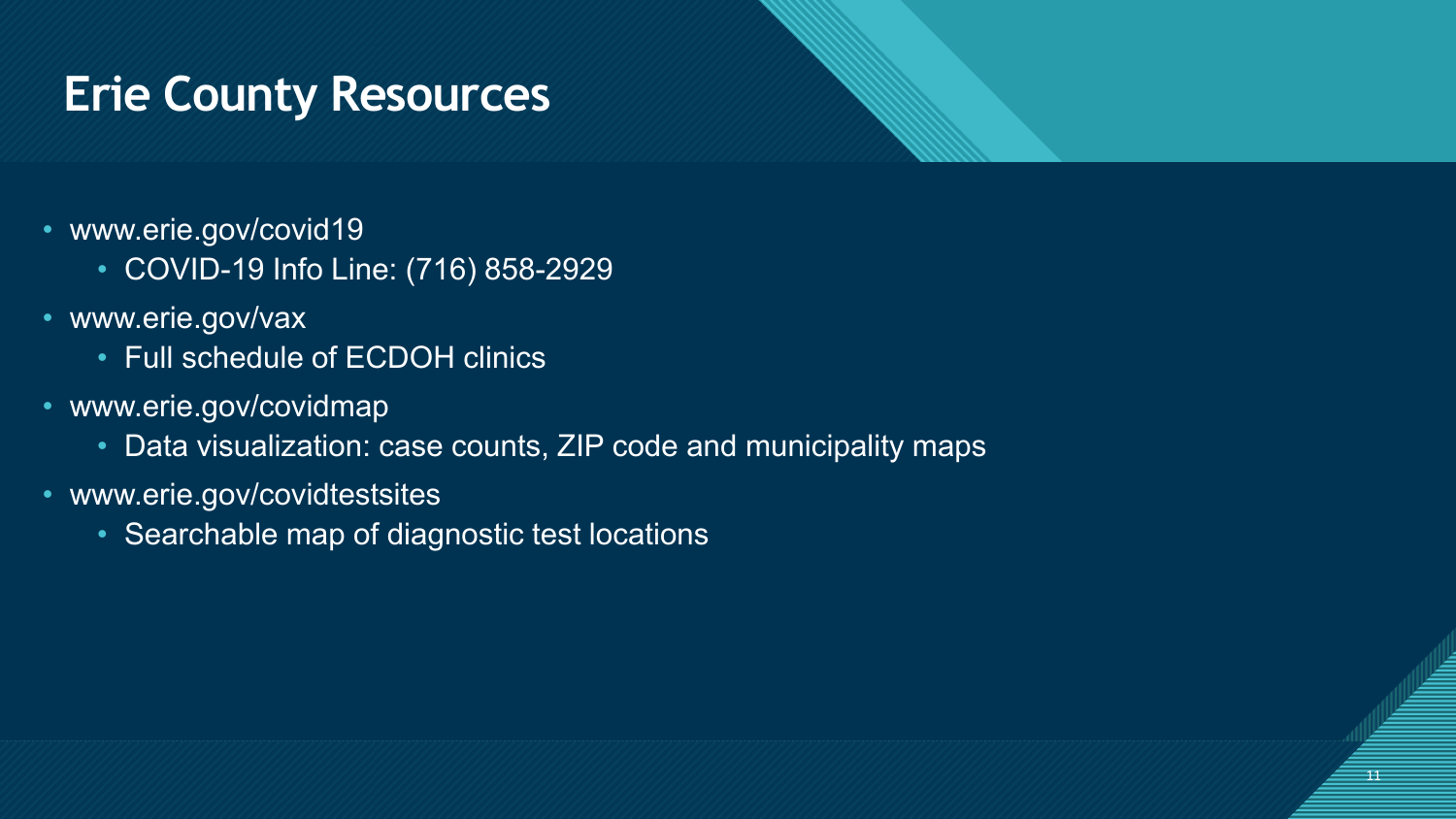## **How to Stay Updated**

- Social media
	- Twitter (@ECDOH)
	- Facebook (Erie County Department of Health)
	- Instagram (@eriecohealth)
	- Erie County, NY Youtube Channel www.youtube.com/eriecountyny
- Web site: www.erie.gov/covid19



Craig, D (2019). Do Cell Phones Reduce Violet Crime? [Photograph]. Retrieved from https://magazine.columbia.edu/article/do-cell-phones-reduce-violent-crime